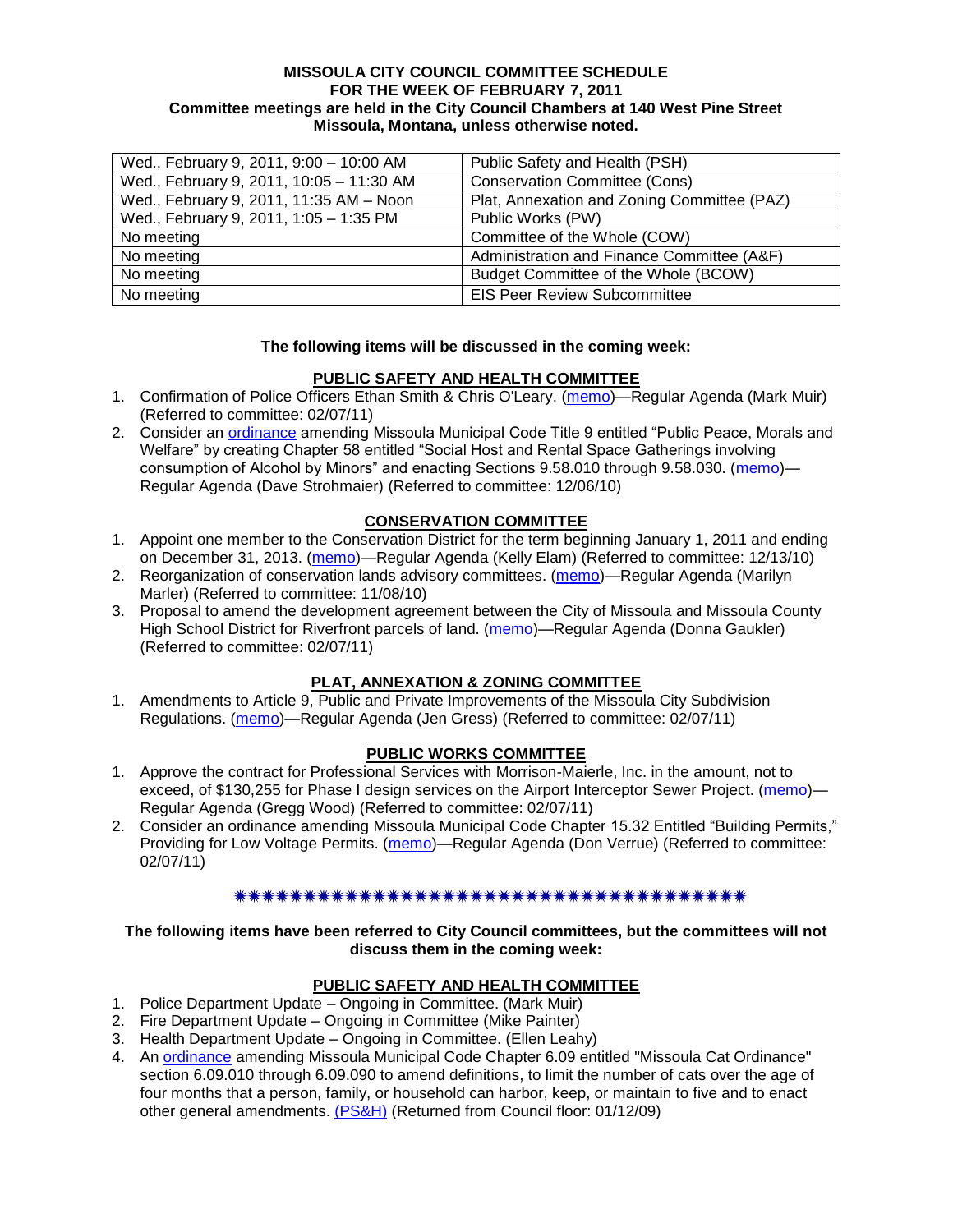- 5. An [ordinance](ftp://ftp.ci.missoula.mt.us/Packets/Council/2008/2008-12-15/DogOrdinance--PSHrevisions.pdf) amending Missoula Municipal Code Title 6 entitled "Animals" generally amending Chapter 6.04 entitled "Animals Running at Large" and Chapter 6.08 entitled "Dogs and Pet Shops," increasing the fee when an animal is impounded and establishing a fee for a boarding kennel license. [\(PS&H\)](ftp://ftp.ci.missoula.mt.us/Packets/Council/2008/2008-12-15/081210psh.pdf) (Returned from Council floor: 01/12/09)
- 6. Review implementation of the Missoula Outdoor Lighting Ordinance [\(memo\)](http://www.ci.missoula.mt.us/DocumentView.aspx?DID=4420).—Regular Agenda (Dave Strohmaier) (Referred to committee: 08/09/10)

# **CONSERVATION COMMITTEE**

- 1. Information on Trail Projects [\(memo\)](http://www.ci.missoula.mt.us/DocumentView.aspx?DID=4477).—Regular Agenda (Marilyn Marler) (Referred to committee: 08/23/2010)
- 2. Consider a new ordinance that will create a process and criteria for the naming of public parks, trails, open space, and recreation facilities. [\(memo\)](http://www.ci.missoula.mt.us/DocumentView.aspx?DID=4848)—Regular Agenda (Jackie Corday) (Referred to committee: 10/25/10)
- 3. Approve an agreement between the City and Garden City Harvest (GCH) to allow for community gardens on City owned properties that will be identified in the future. [\(memo\)](http://www.ci.missoula.mt.us/DocumentView.aspx?DID=4847)—Regular Agenda (Jackie Corday) (Referred to committee: 10/25/10) (Item tabled in committee 12/08/2010)
- 4. Annual tree planting program update. [\(memo\)](http://www.ci.missoula.mt.us/DocumentView.aspx?DID=5425)—Regular Agenda (Renee Mitchell) (Referred to committee: 01/24/11)

## **PLAT, ANNEXATION & ZONING COMMITTEE**

- 1. Annexation. (see separate list at City Clerk's Office for pending annexations) (Ongoing in Committee)
- 2. Update the Rattlesnake Valley Comprehensive Plan Amendment [\(memo\)](ftp://ftp.ci.missoula.mt.us/Packets/Council/2007/2007-04-02/Referrals/Rattlesnake_Plan_Update_referral.pdf).—Regular Agenda (Dave Strohmaier) (Referred to committee: 04/02/07)
- 3. Request to rezone the property legally described as Lot 3 of Scott Street Lots Subdivision, located in Section 16, T13N, R19W, P.M.M. form D (Industrial) to I-1 (Light Industrial), based on the finding of fact and conclusions of law. (PAZ [05/21/08\)](ftp://ftp.ci.missoula.mt.us/Packets/Council/2008/2008-06-02/080521paz.pdf) (Returned from Council floor: 6/2/08)
- 4. Ongoing discussion of City planning issues with members of the Planning Board.—Regular Agenda (Bob Jaffe) (Referred to committee: 3/20/06)
- 5. Resolution repealing resolution No. 7404 and declaring the annexation of Lots 53 and 54 Dinsmore's Orchard Homes No. 5 null and void. [\(memo\)](http://www.ci.missoula.mt.us/DocumentView.aspx?DID=5349)—Regular Agenda (Jessica Miller) (Referred to committee: 01/10/11)

# **ADMINISTRATION AND FINANCE COMMITTEE**

- 1. Approve claims. (Ongoing) (Consent Agenda)
- 2. Approve journal vouchers. (Ongoing) (Consent Agenda)
- 3. Approve budget transfers. (Ongoing) (Consent Agenda)
- 4. An ordinance amending the municipal code as it relates to bike licensing.  $(A\&F)$  (Returned from council floor: 12/15/08)
- 5. Implications of establishing maintenance districts. [\(memo\)](ftp://ftp.ci.missoula.mt.us/Packets/Council/2009/2009-05-11/Referrals/MaintenanceDistricts.pdf) Regular Agenda (Bob Jaffe) (Referred to committee: 05/11/09)
- 6. Clarify position of council member who also serves on the board of a non-profit agency that has dealings with the city. [\(memo\)](http://www.ci.missoula.mt.us/DocumentView.aspx?DID=1840) – Regular Agenda (Ed Childers) (Referred to committee: 07/20/2009)
- 7. Review the FY 2011-15 capital improvement projects (CIP). [\(memo\)](http://www.ci.missoula.mt.us/DocumentView.aspx?DID=3522) Regular Agenda (Brentt Ramharter) (Referred to committee: 04/19/2010)
- 8. Amend Council rules to change the Council's regular meeting schedule to two meetings per month [\(memo\)](http://www.ci.missoula.mt.us/DocumentView.aspx?DID=4027).—Regular Agenda (Marty Rehbein) (Referred to committee: 06/07/10)
- 9. Discuss the disposition of surplus city property. [\(memo\)](http://www.ci.missoula.mt.us/DocumentView.aspx?DID=4862)—Regular Agenda (John Newman) (Referred to committee: 10/25/10)
- 10. Amend the FY 2010 budget to appropriate expenditures that were not identified in the original budget. [\(memo\)](http://www.ci.missoula.mt.us/DocumentView.aspx?DID=4883)—Regular Agenda (Brentt Ramharter) (Referred to committee: 11/01/2010)
- 11. Discuss outstanding third-party contracts. [\(memo\)](http://www.ci.missoula.mt.us/DocumentView.aspx?DID=4956)—Regular Agenda (Lyn Hellegaard) (Referred to committee: 11/08/10)
- 12. Review the city's current policy for charging the public for various city-produced documents [\(memo\)](http://www.ci.missoula.mt.us/DocumentView.aspx?DID=5143) Regular Agenda (Dave Strohmaier) (Referred to committee: 12/06/10)
- 13. Confirm the reappointment of Mark Muir to the Impact Fee Advisory Committee completing a term commencing December 1, 2010 and ending November 30, 2014. (Returned from Council floor: 11/1/10)

# **PUBLIC WORKS COMMITTEE**